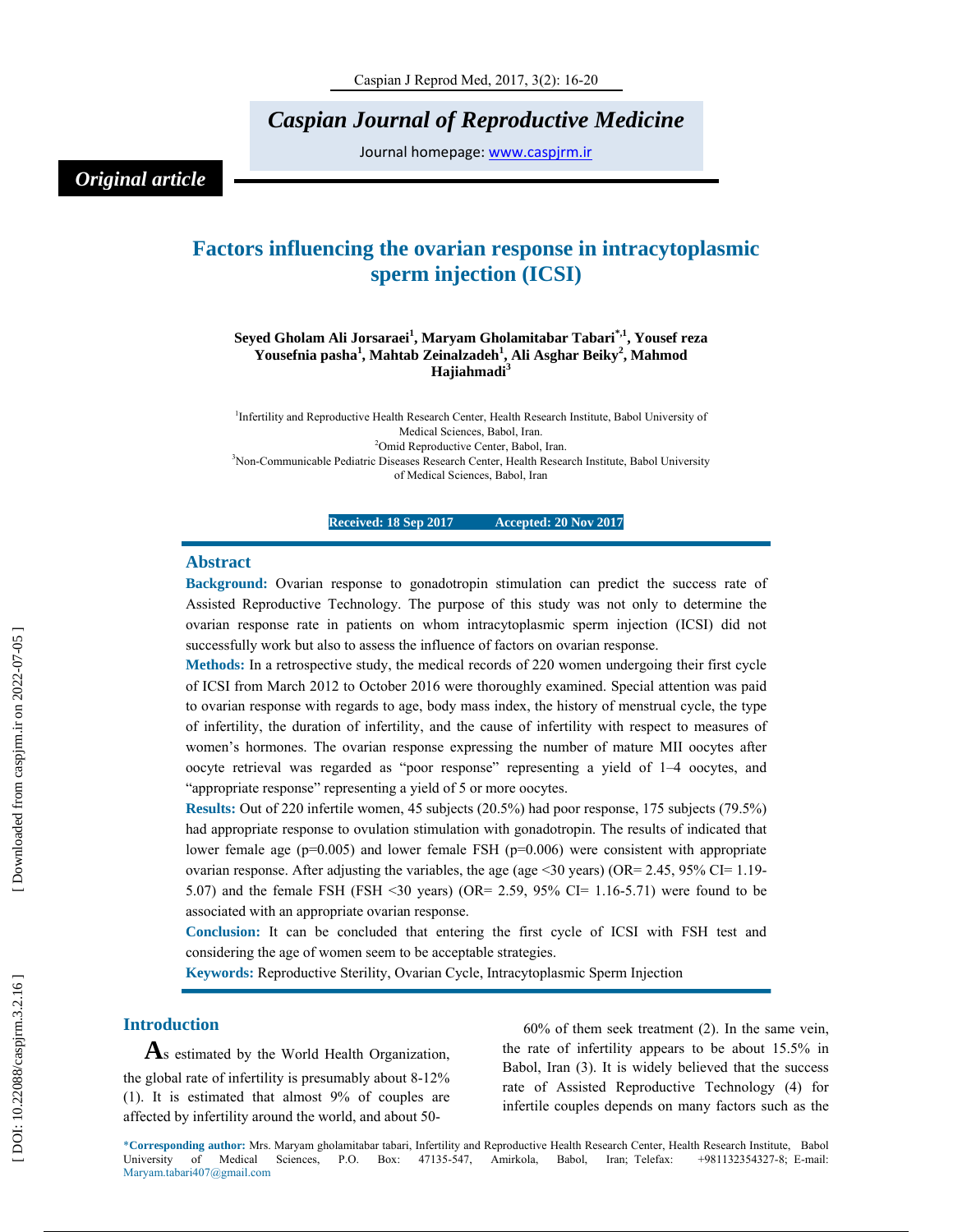selection of an appropriate protocol, the proper implementation of ovarian stimulation, the proper ovarian response to hormonal stimulation, and the sufficient number of oocytes (5). Failure to respond adequately to standard protocols and the application of adequate follicles is called 'poor ovarian response'. This can result in decreased oocyte production, cycle cancellation and, overall, it is associated with a significantly diminished probability of pregnancy (6). It is worth noting that poor ovarian response to gonadotrophin can remain a problem in assisted reproductive techniques (ART). According to the results of previous studies, a number of factors such as genetic factors, the women's FSH- receptor genotype (7), the advanced age of the patients (8, 9), and high body mass index may be associated with poor ovarian response (10). In addition, women's factors, the choice of drugs for ovarian stimulation may play a significant role in poor ovarian response. Despite the numerous technological developments to improve the quality of ART, the rate of fertility (40%) is still low (1). It is also vital to define the impact of factors on ovarian response in intracytoplasmic sperm injection (ICSI) cycles. Therefore, we strove not only to determine the ovarian response rate in patients on whom ICSI did not

Reprod Med

successfully work but also to assess the influence of factors on ovarian response.

#### **Materials and Methods**

In this retrospective study, the medical records of 220 women undergoing their first cycle of ICSI (Intra Cytoplasmic Sperm Injection) were thoroughly reviewed. The study was conducted with its focus on medical records from March 2012 to October 2016 at Omid Fertility Center. Patients on whom common infertility treatments and ICSI using fresh embryos did not successfully work were included in the study. The exclusion criteria included such factors as the age of over 45, the need for surrogacy and egg or embryo donation, frozen embryo transfer, and sperm collection through testicular biopsy. Ethics approval for this study was obtained from the local research ethics committee, and all women were requested for consents for all clinical procedures. There was also a checklist including various pieces of information in patients' records such as age, body mass index, the history of menstrual cycle, the type of infertility, the duration of infertility, the cause of infertility, the day-3 estradiol, the days of stimulation, and the total dose of

|                                   | Poor $(N=45)$ | Appropriate $(N=175)$ | $\chi^2$ p value |  |
|-----------------------------------|---------------|-----------------------|------------------|--|
|                                   | N(%           | N(%                   |                  |  |
| Age (years)                       |               |                       |                  |  |
| $<$ 30                            | 16(35.6)      | 103(58.9)             | 0.005            |  |
| $\geq 30$                         | 29(64.4)      | 72(41.1)              |                  |  |
| (kg/m <sup>2</sup> )<br>BMI       |               |                       |                  |  |
| <25                               | 10(22.2)      | 27(15.4)              | 0.277            |  |
| $\geq$ 25                         | 35(77.8)      | 148(84.6)             |                  |  |
| History of menstrual cycle        |               |                       |                  |  |
| Regular                           | 35(77.8)      | 128(73.1)             | 0.527            |  |
| Irregular                         | 10(22.2)      | 47(26.9)              |                  |  |
| Type of sub fertility             |               |                       | 0.535            |  |
| Primary                           | 33(73.3)      | 136(77.7)             |                  |  |
| Secondary                         | 12(26.7)      | 39(22.3)              |                  |  |
| Causes of infertility             |               |                       |                  |  |
| Male                              | 24(53.3)      | 104(59.4)             | 0.347            |  |
| Female                            | 19(42.2)      | 56(32)                |                  |  |
| Unexplained                       | 2(4.4)        | 15(8.6)               |                  |  |
| Duration of sub fertility (month) |               |                       |                  |  |
| $<$ 24                            | 6(13.3)       | 39(22.3)              | 0.184            |  |
| $\geq$ 24                         | 39(86.7)      | 136(77.7)             |                  |  |

|  | <b>Table 1.</b> The demographic and clinical characteristics of patients participating in ICSI treatment by ovarian response $(n=220)$ . |  |  |  |
|--|------------------------------------------------------------------------------------------------------------------------------------------|--|--|--|
|  |                                                                                                                                          |  |  |  |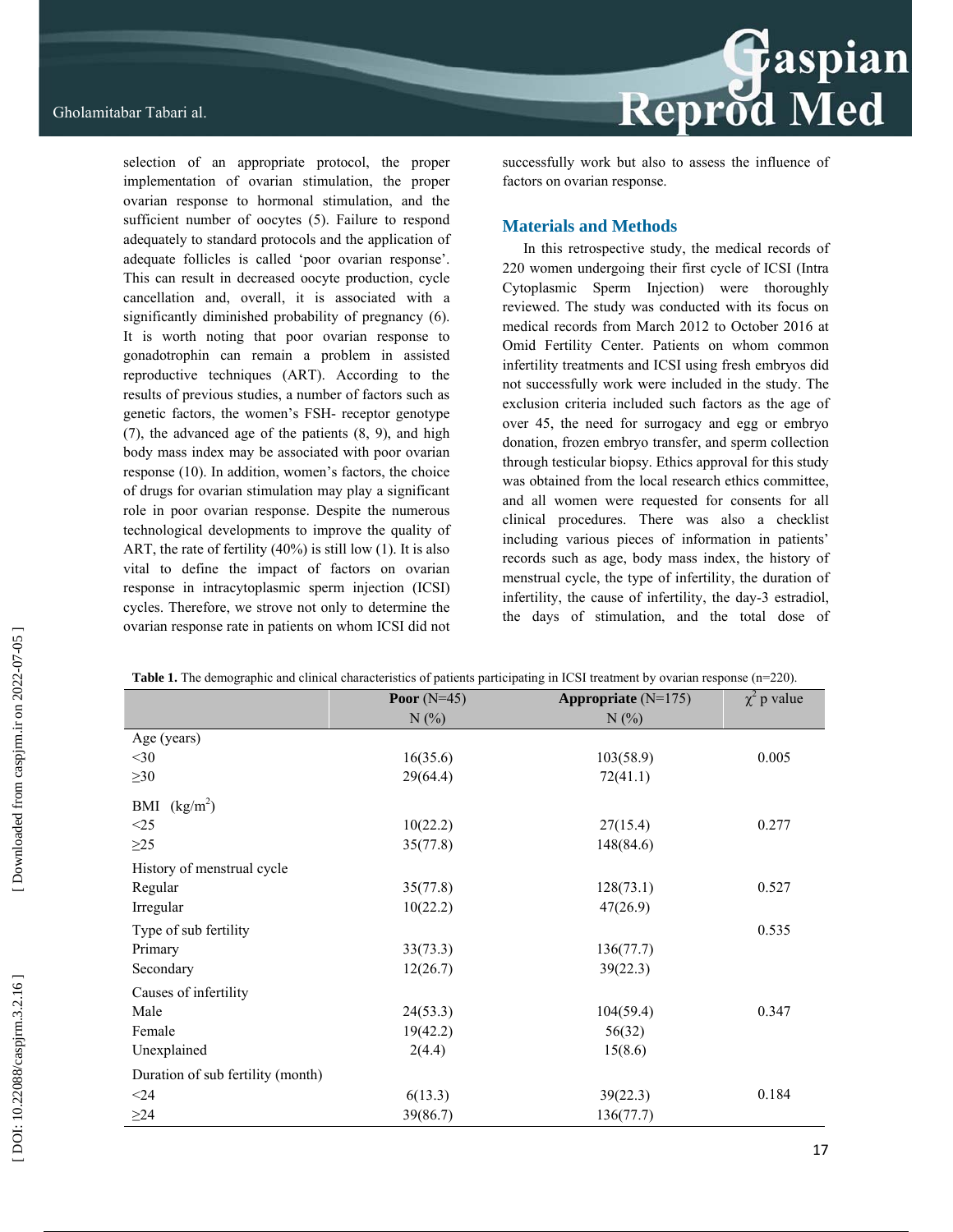

gonadotropins. The checklist also included parameters such as the concentration of baseline cycle day-3 follicle-stimulating hormone (FSH), estradiol, luteinizing hormone (LH), thyroid stimulating hormone (TSH), and prolactin (Prl).

The women were subdivided into two subgroups based on the yield of the number of mature MII oocytes after oocyte retrieval: "poor responses" represented a yield of 1–4 oocytes and "appropriate responses" a yield of 5 or more oocytes.

Based on the literature, day-3 FSH, day-3 estradiol, the number of days of stimulation, and the total dose of gonadotropins were considered as possible confounders associated with ovarian responses.

The stimulation protocol: ovarian hyper-stimulation was performed through the injection of gonadotropinreleasing hormone (GnRH) agonist (Buserelin acetate: super fact, Aventis, Germany) of down regulation of pituitary gland started from the middle of previous luteal cycle (long protocol), or GnRH was received from the first day of menstruation (short protocol). Gonadotrophin was injected following a vaginal ultrasound on the second day of the cycle. In addition, the ovaries were checked for cysts, and the womb were also checked for uterine myoma or any structural disorders. H*uman menopausal gonadotropin* (HMG) was injected 2-3 ampoules per day, and the dose was set based on the number and size of follicles. When a follicle became 18-20 mm, the ovulation stimulation was stopped and H*uman Chorionic Gonadotropin* (HCG) (IVF-CR, LG Life Sciences Korea) was injected. After 34-36 h, the follicles were suctioned and evacuated through ultrasound under anesthesia. ICSI was then applied to the oocytes.

#### *Statistical analysis*

Data were analyzed by SPSS-20, using chi-square, independent t-test, and logistic regression. The significance level was considered to be lower than 0.05.

#### **Results**

In this study, 220 medical records were examined. The demographic and clinical characteristics of the women are summarized in Table 1. The mean age of women was  $30.0 \pm 5.4$  years, and the mean body mass index was 27.7±3.2, while the mean infertility duration was 63.8±5 months. Considering the number of mature MII oocytes after oocyte retrieval of mature ovarian follicles, out of all women, 45 subjects (20.5%) had poor response, and 175 subjects (79.5%) had

| <b>Table 2.</b> Adjusted OR* from multiple logistic regression models for the association of characteristics of patients |  |
|--------------------------------------------------------------------------------------------------------------------------|--|
| participating with "appropriate ovarian response", [odds ratio (OR) and confidence interval (CI) $(n=220)$               |  |

|                                   | <b>Crud OR</b> $(95\% \text{ CI})$ | <b>Adjusted OR</b> (95% CI) |
|-----------------------------------|------------------------------------|-----------------------------|
| Age (years)                       |                                    |                             |
| $<$ 30                            | 2.59(1.31, 5.12)                   | 2.45(1.19, 5.07)            |
| $\geq 30$                         | 1.00                               | 1.00                        |
| (kg/m <sup>2</sup> )<br>BMI       |                                    |                             |
| $\leq$ 25                         | 0.63(0.28, 1.44)                   | 0.45(0.18, 1.11)            |
| $\geq$ 25                         | 1.00                               | 1.00                        |
| History of Menstrual cycle        |                                    |                             |
| Regular                           | 078(0.36, 1.70)                    | 1.21(0.50, 2.91)            |
| Irregular                         | 1.00                               | 1.00                        |
| Type of sub fertility             |                                    |                             |
| Primary                           | 1.27(0.60, 2.69)                   | 1.15(0.49, 2.71)            |
| Secondary                         | 1.00                               | 1.00                        |
| Causes of infertility             |                                    |                             |
| Male                              | 0.59(0.12, 2.70)                   | 0.84(0.16, 4.30)            |
| Female                            | 0.39(0.82, 1.88)                   | 0.54(0.10, 2.80)            |
| Unexplained                       | 1.00                               | 1.00                        |
| Duration of sub fertility (month) |                                    |                             |
| $\leq$ 24                         | 1.86(0.73, 4.73)                   | 1.86(0.70, 4.98)            |
| >24                               | 1.00                               | 1.00                        |

\*Potential confounders used in day-3 FSH, day-3 estradiol, number of days of stimulation, and total dose of gonadotropins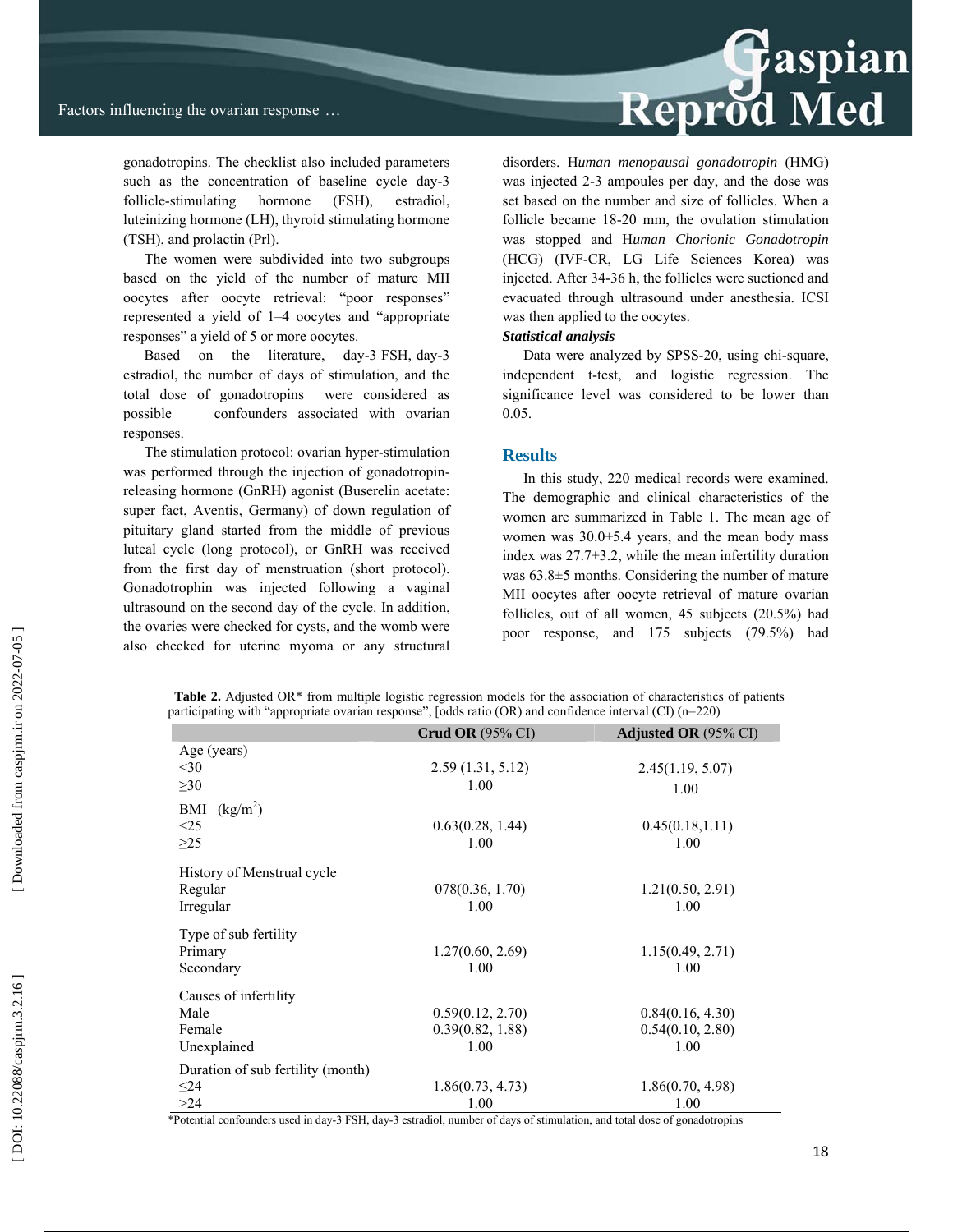**Table 3.** Adjusted OR\* from multiple logistic regression models for the association of hormonal status of patients participating with "appropriate ovarian response", [odds ratio (OR) and confidence interval (CI) (n=220)

|                      | Crud OR<br>$(95\% \text{ CI})$ | Adjusted OR<br>$(95\% \text{ CI})$ |
|----------------------|--------------------------------|------------------------------------|
| TSH (mIU/mL)         |                                |                                    |
| < 2.5                | 1.64(0.84, 3.17)               | 1.80(0.88, 3.66)                   |
| >2.5                 | 1.00                           | 1.00                               |
| $LH$ ( mIU /mL)      |                                |                                    |
| $<$ 8                | 0.41(0.09, 1.82)               | 0.39(0.06, 1.55)                   |
| >8                   | 1.00                           | 1.00                               |
| $FSH$ (mIU/mL)       |                                |                                    |
| $<$ 7                | 2.72(1.32, 5.61)               | 2.59(1.16, 5.71)                   |
| >7                   | 1.00                           | 1.00                               |
| Prolactin $(ngr/dL)$ |                                |                                    |
| <25                  | 0.95(0.48, 1.88)               | 0.87(0.41, 1.85)                   |
| >25                  | 1.00                           | 1.00                               |

\*Potential confounders used in day-3 FSH, day-3 estradiol, number of days of stimulation, and total dose of gonadotropins.

appropriate response to ovulation stimulation with gonadotropin. The lower female age (p=0.005) and the lower female FSH (p=0.006) were consistent with the appropriate ovarian response. The body mass index, the history of menstrual cycle, the type of fertility, the causes of infertility, and the duration of infertility did not differ significantly between the two groups.

Table 2 shows the odd ratios (ORs) of appropriate ovarian response using univariate and multiple logistic regression models with the likelihood of 95% CI in women on whom ICSI did not successfully work. After adjusting the day-3 FSH, the day-3 estradiol, the number of days of stimulation, and the total dose of gonadotropins, the age (age  $\leq$ 30 years)  $(OR = 2.45, 95\% \text{ CI} = 1.19 - 5.07)$  was found to be all associated with appropriate ovarian responses.

Furthermore, the adjusted logistic regression model showed that there was an increased chance of appropriate ovarian response with FSH (FSH <7 mIU /mL) (OR= 2.59, 95% CI= 1.16-5.71) in patients on whom ICSI did not successfully work. On the other hand, the results indicated that the concentration of TSH, LH, and Prl had no effect on ovarian responses (Table 3).

#### **Discussion**

It is generally believed that the poor ovarian response could reduce the chance of fertilization success in IVF/ICSI (11, 12). The data used in this study demonstrated a strong association between

# **Reprod Med**

women under the age of 30 and appropriate ovarian response. This result seems to be consistent with those of other studies suggesting that aging would have a negative impact on oocyte retrieval (13-15).

A second interesting finding is the influence of baseline female FSH on ovarian response. In this study, the average baseline FSH in women with appropriate ovarian response was lower than the poor response. These results are consistent with those of other reports (13, 14, 16), one of which (17) showed that young women with high FSH levels and old women with low FSH levels would still have the chance of giving birth.

Similar to the present findings, Chuang (18) showed that FSH level was beneficial as it provided couples with consultations before undergoing IVF, although it is not a proper predictor for IVF. There is no universally accepted cut-off value to identify a poor response. A wide range in threshold values, up to 25 IU/L, has been used to define abnormal levels of basal FSH. In regularly cycling women, FSH can predict a poor response adequately only at very high levels, and it will consequently be helpful only to a small number of women as a screening test for counseling purposes (19). It is also thought that the usefulness of basal FSH in a general sub-fertile population or elevated levels in young, regularly cycling women is unclear (4).

One of the limitations of this study was the Müllerian hormone level, which was not tested in our samples; therefore, we were not able to exclude the subjects with diminished ovarian reserve. Hence, the results of this study showed that the age of the women and day-3 FSH were associated with ovarian response. Second, in this study, all patients went through long GnRH agonist protocol, whereas the routine use is GnRH antagonist protocol, which makes the results less generalizable.

In conclusion, the present study proved that there were no useful predicting clinical tests to evaluate the ovarian reserve accurately. Since the precision of predicting fertilization is limited, entering the first cycle of ICSI without any previous tests seems to be an acceptable strategy in individuals with inadequate ovarian responses, especially those with maximized ovarian stimulation. To increase the appropriate ovarian responses in ICSI, more emphasis should be placed on the age of women as well as the female FSH.

### **Acknowledgment**

The authors would like to thank the officials of Babol University of Medical Sciences for their genuine